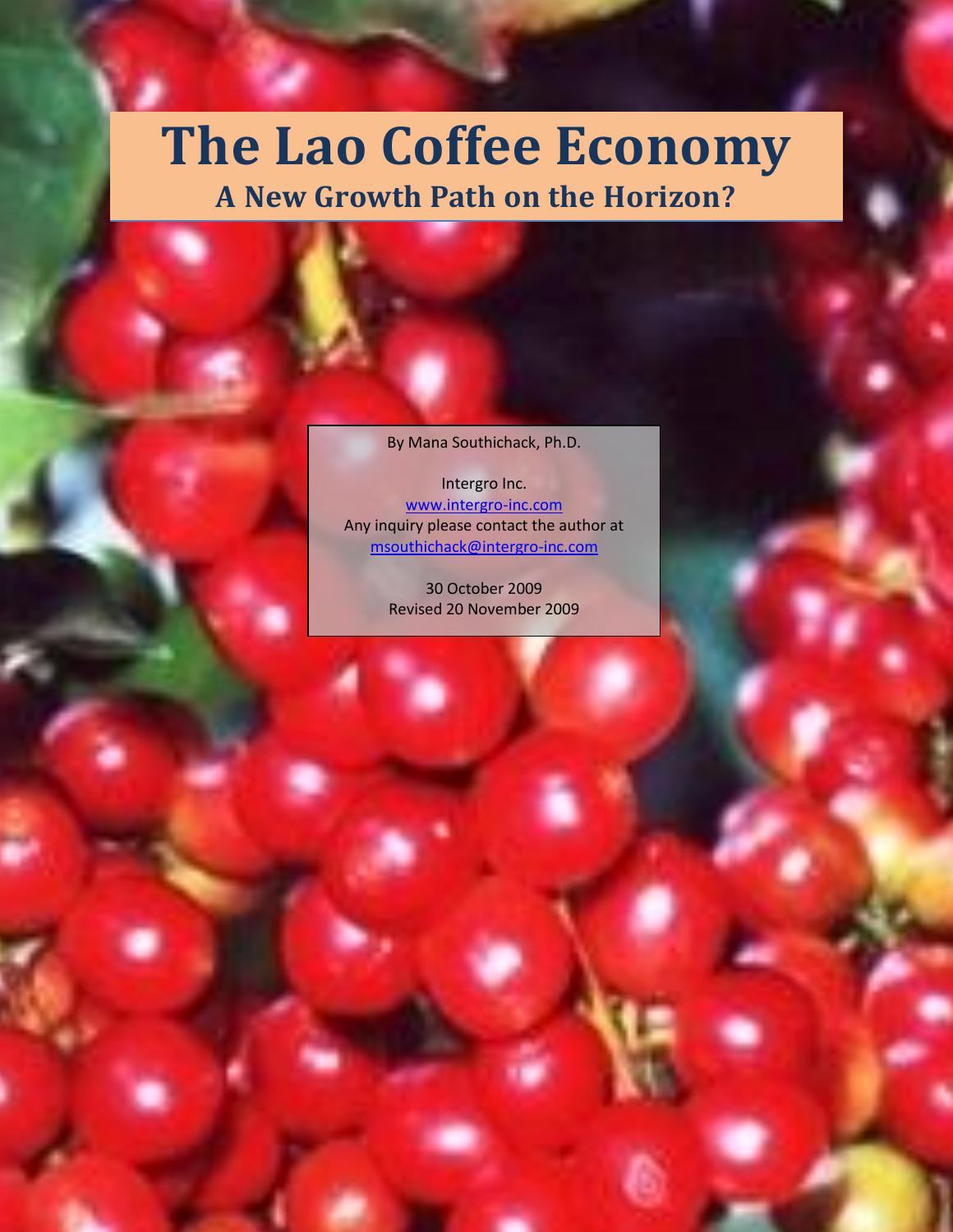#### **ABSTRACT**

Coffee is one of Laos' top-five export earners and agricultural largest export commodity. The Lao coffee farm community is comprised of more than 20,000 smallholders operating 1-3 hectares, a much smaller number of plantations with 4-10 hectares and several emerging large, domestic- and foreign-invested plantations cultivating more than 100 hectares. The farm industry links extensively with other related businesses and jobs throughout the coffee industry supply chain, making it a vital part of the country's economy. Any major change that occurs in the Lao coffee industry will affect many lives and the economy far beyond the coffee farm community. Boosted by government supports and inflows of resources from domestic and foreign private investments, the Lao coffee industry is on a path of growing farm output and Laos-grown brands, with increasing share of the Arabica varieties. This growth trend is driven by land expansion, growing yield, the need for value creation, and demand from the specialty coffee market. What are the development patterns of the Lao coffee industry in the past several decades? How did the global price crash in the early 2000s and entries of foreign-invested firms affect the industry and lives of village farmers and how have these changes shaped the future growth path of the industry? What are the major problems, challenges, and concerns that exist in the industry today? As the industry continues to mature, will small farmers have a fair share of the additional benefits to be created? Will the drive to attain higher productivity be achieved at the expense of the environment and the health and wellbeing of farm workers? What can policy makers, development agencies, and socially-and-environmentally responsible private coffee business owners/executives do to lead the development of the Lao coffee industry towards growth with an economic-socialenvironmental balance? These questions are addressed in this paper.

#### **Acknowledgement**

The author is in debt to an executive of a coffee trading company based in Pakse, Champasack Province and to the officials at the Department of Agriculture and Forestry of Champasack Province for their invaluable industry data and insight of the industry.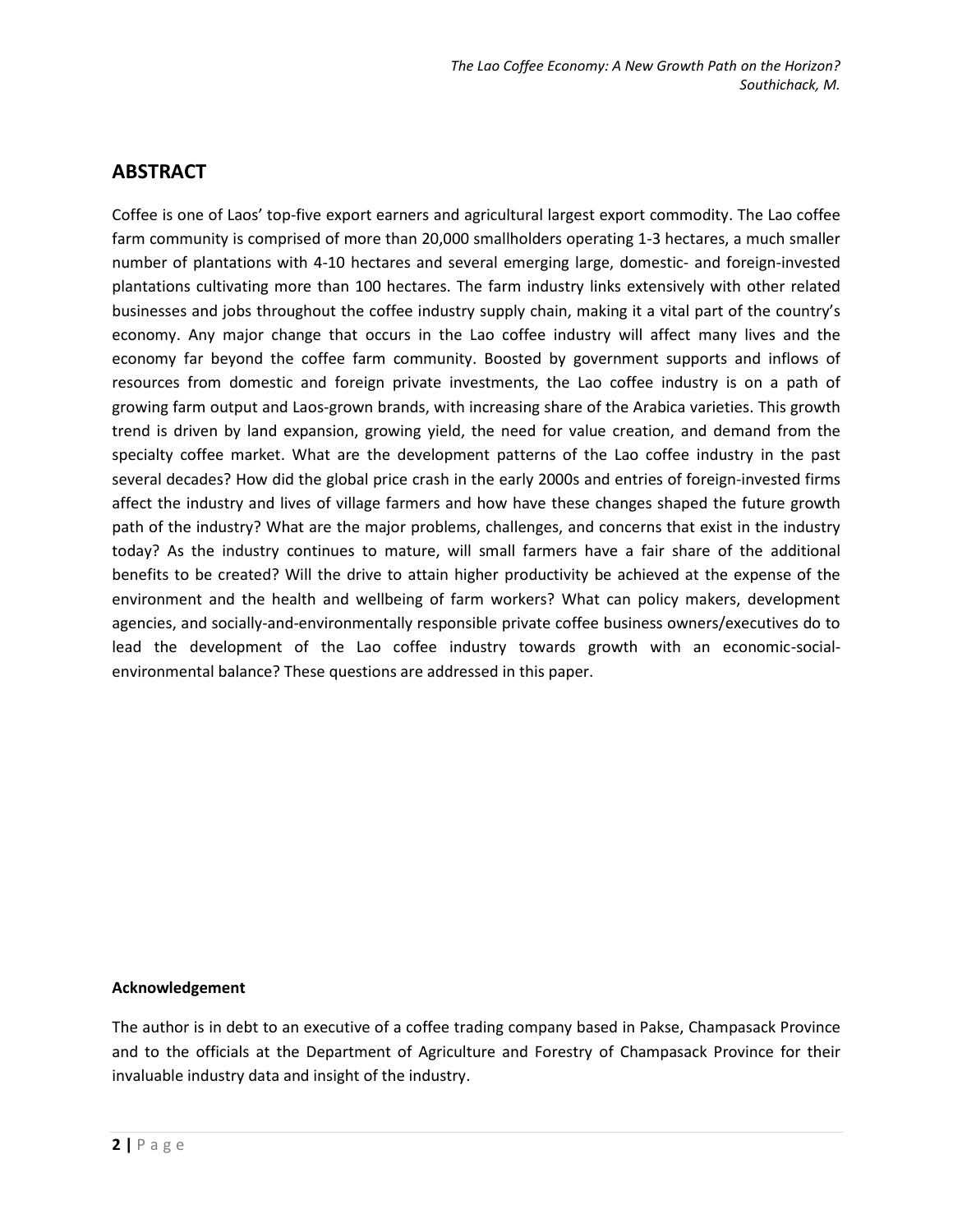### **Introduction**

Coffee is one of Laos' top-five export earners and agricultural largest export commodity. Lao coffees have been exported nearly entirely in the form of green beans, although several roasted coffee brands, one instant coffee brand, and cafés have recently emerged in the domestic market. While being one of the country's main foreign currency earners, the industry also provides tax revenues to the government that can be re-circulated in the economy. However, the most important role of the coffee industry in the Lao economy is that it provides jobs and incomes to more than 20,000 smallholders and thousands of hired farm workers in the South. Besides providing farm jobs, the industry also supports other related businesses and creates additional jobs in commerce, finance, transportation, utility services, and other services throughout the supply chain of the coffee industry (e.g., administrative, clerical, technical and labor work at the mills, transportation services, processing plants, cafés, coffee research station, etc.). Thus, any significant change in the industry will certainly have significant impacts on the lives of many people and the broader economy.

What path the Lao coffee industry is likely to take shape in the next ten to twenty years? The Lao coffee industry is on a path of growing total farm output and Laos-grown coffee brands, with increasing share of the Arabica varieties. This growth trend is driven by land expansion, growing yield, the need for value creation, and demand from the specialty coffee market. Productivity will continue to grow because coffee production in Laos is in general still operated in the lower region of the coffee productivity frontier, and more investments are being made in modern tools, machineries (mainly for milling), farming techniques, and in more productive varieties.

This article examines the Lao coffee industry's development patterns in the past several decades. It touches on how the global price crash in the early 2000s and entries of foreign-invested firms affected the industry and the lives of rural, small farmers and on how these changes have shaped the future growth path of the industry. What are the major problems, challenges, and concerns that exist in the industry today? Will the drive to attain higher output per hectare be achieved at the expense of the environment and the health and wellbeing of farm workers? As the industry continues to mature, will small-scaled family farms have a fair share of the additional benefits to be created? What can policy makers, development agencies, and socially-and-environmentally responsible private coffee business owners/executives do to lead the development of the Lao coffee industry towards growth with an economic-social-environmental balance? These are the main issues discussed towards the end of this paper.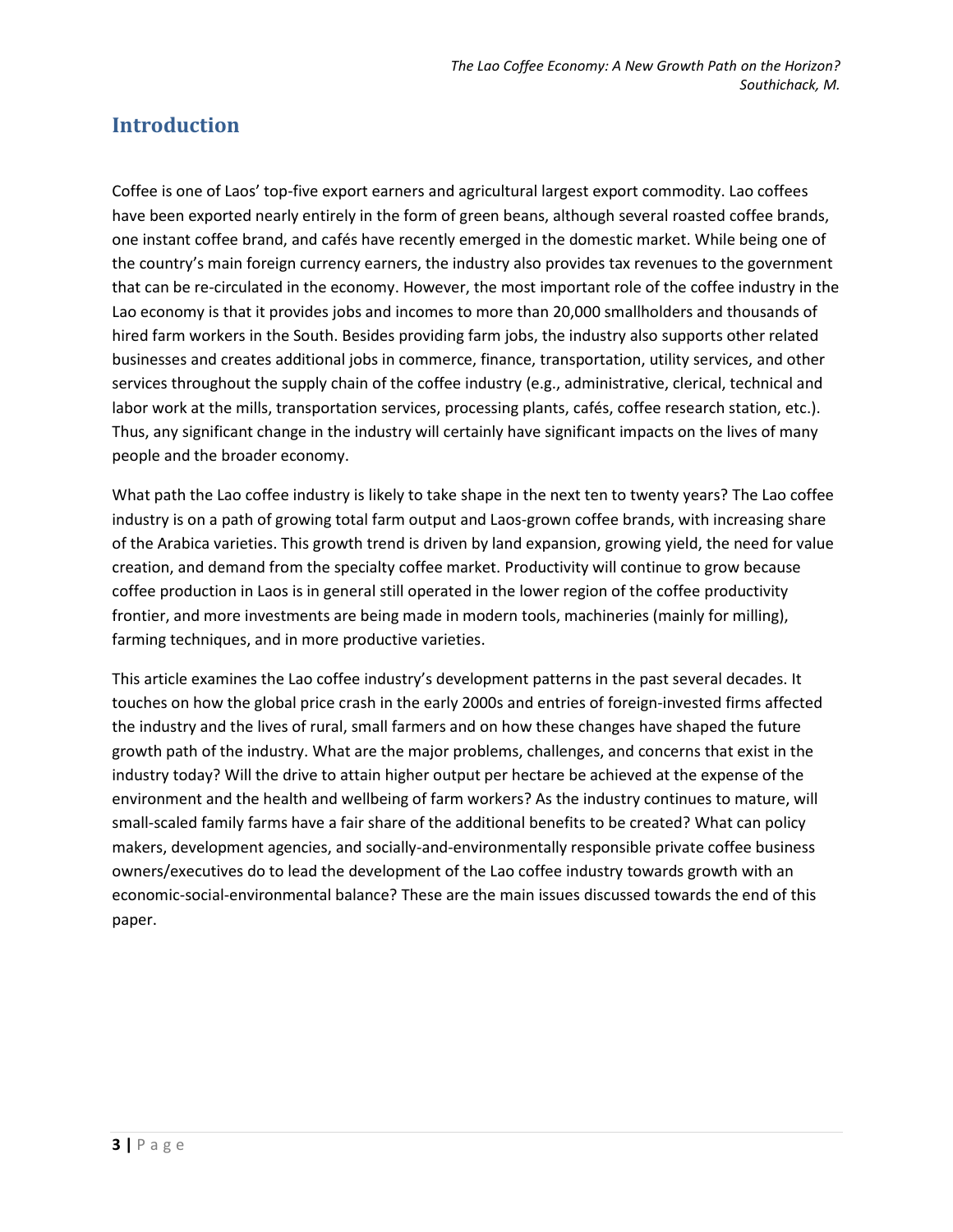## **A Description of the Lao Coffee Industry Today**

In 2007, Laos harvested 33,200 metric tons (tons) of green coffee beans from 44,990 hectares of harvested area, according to the Food and Agriculture Organization of the United Nations (FAO). In the same year, Laos exported between \$US 25 million (according to the FAO) and \$US29 million (according to the Asian Development Bank—ADB) of green coffee beans, accounting for more than 64% of the country's total agricultural export in that year. $1$ 

Most of the coffees grown in Laos are exported. According to the FAO data, between 2000 and 2007, approximately 60% of Laos-grown coffees on average were exported annually. Domestic private sources, however, suggested that 80-85% of Laos-grown coffees were exported annually. For the elaboration on data disputes, see "Notes on data problems" at the end of the paper. Most Lao coffees were exported to the European market, with Germany, Poland, France, Belgium and the Netherlands as the major destinations. Export to the U.S., world's largest coffee market, has been growing since 2007. In that year \$US8.15 million worth of Lao green coffees were received at the U.S. ports, a jump from \$US0.106 million in 2006, according to the U.S. Department of Commerce. This would account for between 28% and 32% of the total export.<sup>2</sup> In 2008, Lao coffee export to the U.S. dropped to \$US3.54 million as the average import price increased from \$US1.39/kg (2007) to \$US2.43/kg (2008).

The coffee farm community in Laos today is characterized mainly by more than 20,000 smallholders, 1-3 hectares family farms. A much smaller number of plantations with 4-10 hectares and several emerging large, domestically- and foreign-invested plantations cultivating 100-plus hectares make up the remaining portion of the farm community. Many small farms entered into a contract agreement with the processor/trader that guarantees the sale of farm output, and many others remained independent and sold to any buyer of their choice. Contracts are often verbal. Written contracts are especially for cases that farmers either received loans or other forms of farm inputs from a trader/processor. Large farms that process their own exports are also commonly engaged in a purchase agreement with small family farms. There are about ten local traders with facilities to facilitate the purchase of dried coffees from small farmers for milling/processing and exporting.

Production is highly concentrated in the Bolaven Plateau, created by ancient volcanic soil, at an elevation of up to 1,300 meters above sea level in Paksong District of Champasack Province in the south, where approximately 80-85% of all commercial coffees in the country is produced. Another 15-20% of commercial coffees are grown in the Bolaven Plateau that extends to Champasack's immediate neighboring provinces of Saravan, Sekong, and Attapeu. Coffee crops are also found in small plots in other parts of the country in the North, but they are commercially insignificant.

 $\overline{a}$ 

<sup>&</sup>lt;sup>1</sup> According to the FAO, Laos' total agricultural export in 2007 valued \$US38.9 million. Second to coffee was maize, \$US7.7 million.

<sup>&</sup>lt;sup>2</sup> It would have been 28% if based on the total export values reported by the ADB (\$US29 million) or 32% if based on the FAO report (\$US 25 million).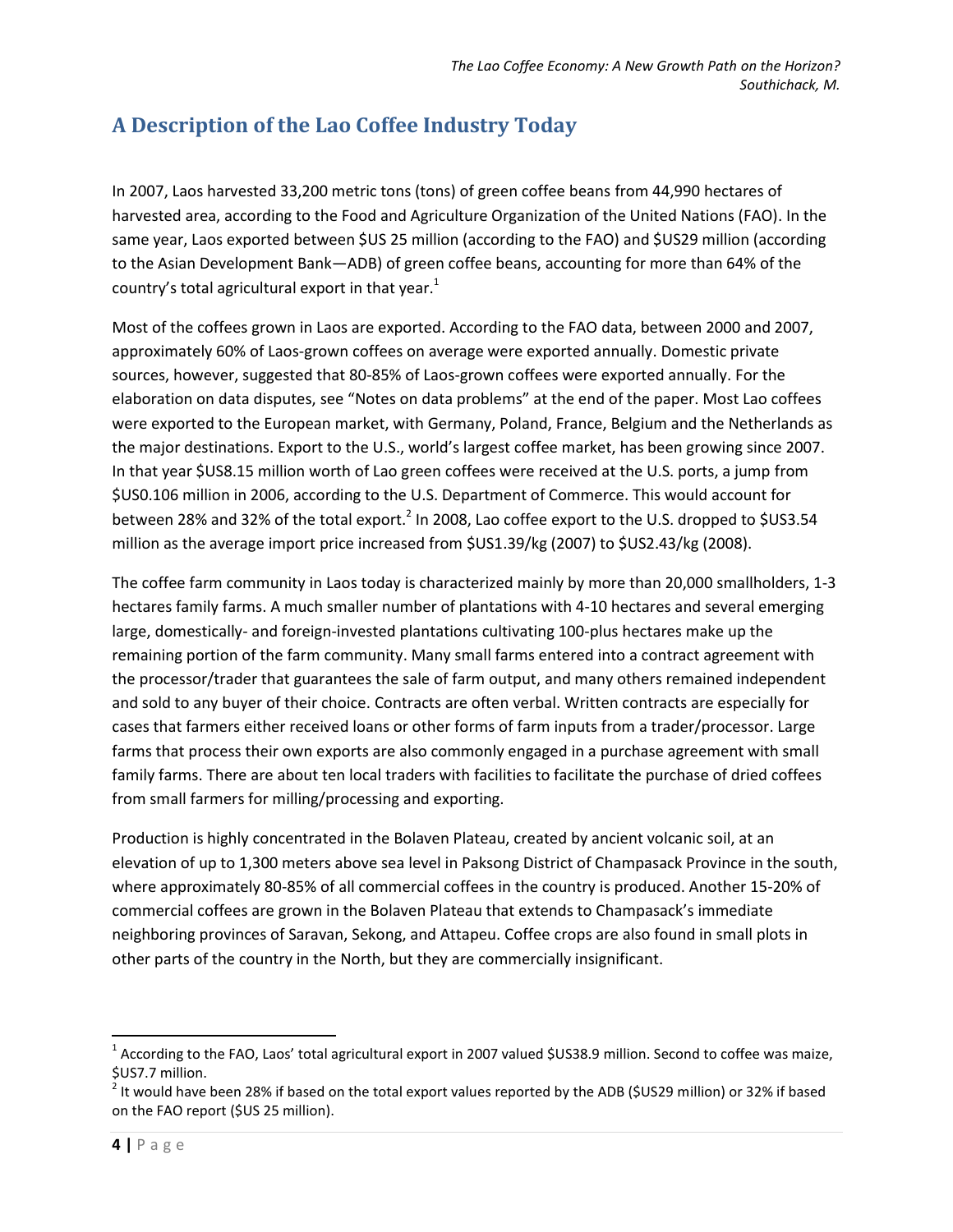There are two main commercial coffee varieties grown and traded worldwide: Robusta and Arabica. Robusta coffee has continued to dominate the coffee farms in Laos, because of its disease-resistant and resilient qualities. However, according to the coffee experts, the Robusta varieties are in general considered to be of lower quality varieties, due to their higher level of acidity, and thus command a lower price. Nevertheless, Winston et al. (2005) suggested that Lao Robusta variety has unique characteristics, which set it apart from the Robusta varieties found elsewhere in the world. The unique qualities of the Lao Robusta variety, according to Winston et al. (2005), is a result of it having been grown for decades at high elevations of up to 1,300 meters above sea level, where the Arabica varieties would normally be found. Robusta coffees are normally grown in lower elevations unsuitable for Arabica. In 2001, the production of the Arabica varieties accounted for approximately 12% of the total, according to Lao official data cited in Winston et al. (2005). With government's support for increasing the share of the Arabica varieties, by around 2004, the disease-tolerant catimore Arabica variety was introduced and proliferated in the Bolaven Plateau with the assistance of the FAO. By 2008, the share of the Arabica variety has grown to 35% in the Champasack Province's total production, according to the Champasack's Department of Agricultural and Forestry (DAF). The cultivation of the Arabica variety is mostly controlled by several large, foreign-owned farms.

Beyond the coffee farm, recently, a small number of new brands of roasted coffees have emerged and an instant coffee has been developed and sold mainly in the domestic market. Roasted coffees wrapped in attractive packages have been appearing in convenient stores around the country. Specialty coffee development is clearly emerging in Laos in the past few years. Evidence include several newly developed coffee websites and coffee shops owned by specialty coffee developers sprouting in major cities.

## **Economic Liberalization, Private Entries, and Growth**

Although coffee in Laos was introduced by the French about a century ago, it has never grown to become an important part of the country's agricultural economy until the 1980s, when coffee became a type of currency used for debt repayment to the former Soviet Union and Vietnam by the new communist government that championed the political struggle. Nonetheless, robust growth did not begin until the mid-1990s (Figure 1), with entries of private investments in the coffee plantation and trade, as a result of the economic liberalization policy designed to move the economy from a centrallyplanned to a market-oriented one.

According to the FAO, in 1990, when the international price for Robusta was \$US1.18/kg, Laos produced 5,204 tons of green coffee beans from 17,066 hectares of area harvested. Roughly, there were 13,000 households engaged in coffee farming at the time.<sup>3</sup> The economic liberalization policy was implemented just at the right time for the coffee industry, as coffee prices were rising (Figure 2). By 1995, the international price for Robusta increased to \$US2.77/kg, a record-high for an annual average in nearly 23 years since 1986, when the annual average price was \$3.24/kg.

 $\overline{\phantom{a}}$ 

 $3$  Author's rough estimate based on the average farm size and the FAO reported total harvested area.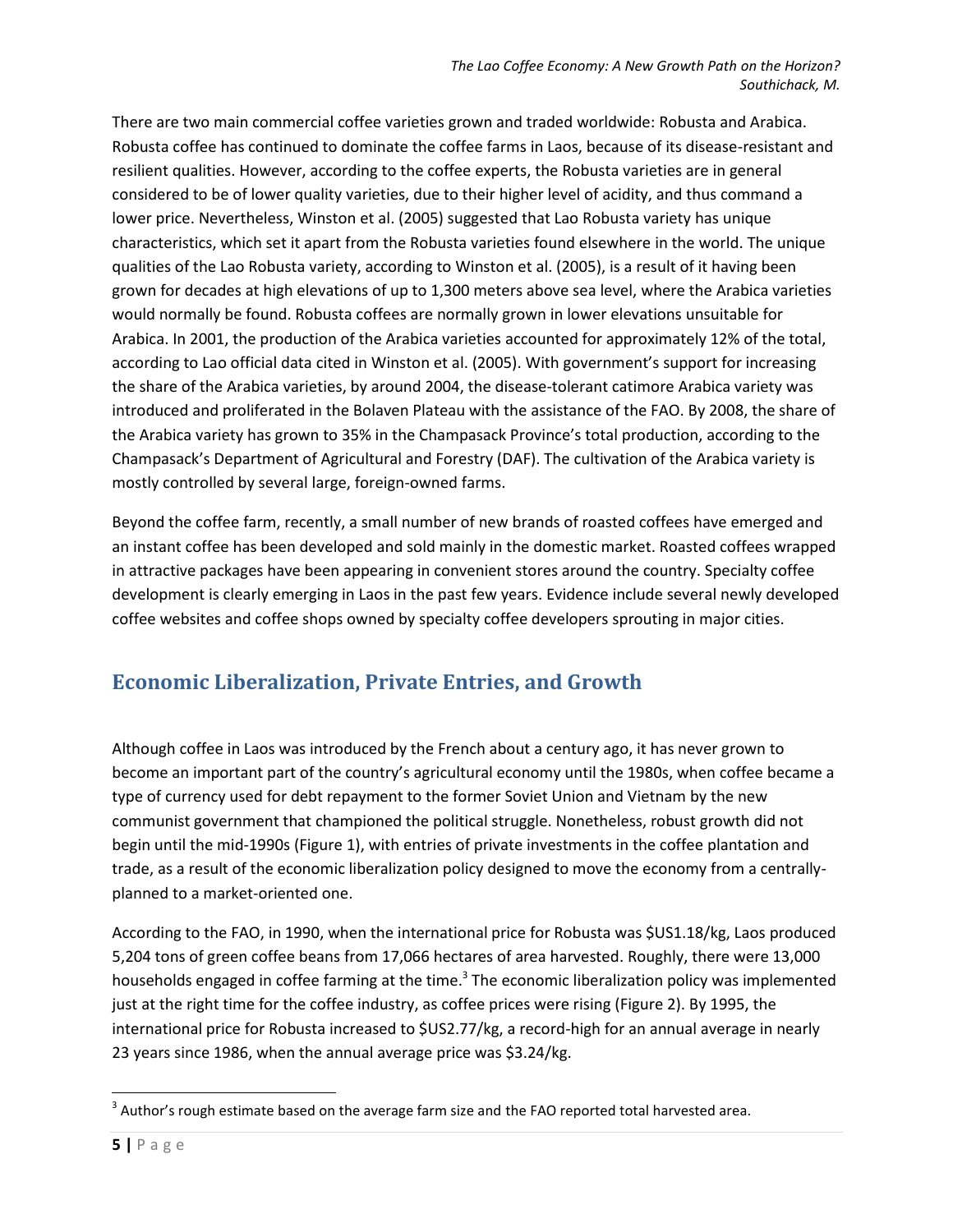#### **Figure 1. Coffee Production in Laos: 1980 - 2007**





Source of data: FAOSTAT, FAO, http://faostat.fao.org/site/339/default.aspx.

**Figure 2. World Annual Average Coffee Prices: 1980 - 2009**

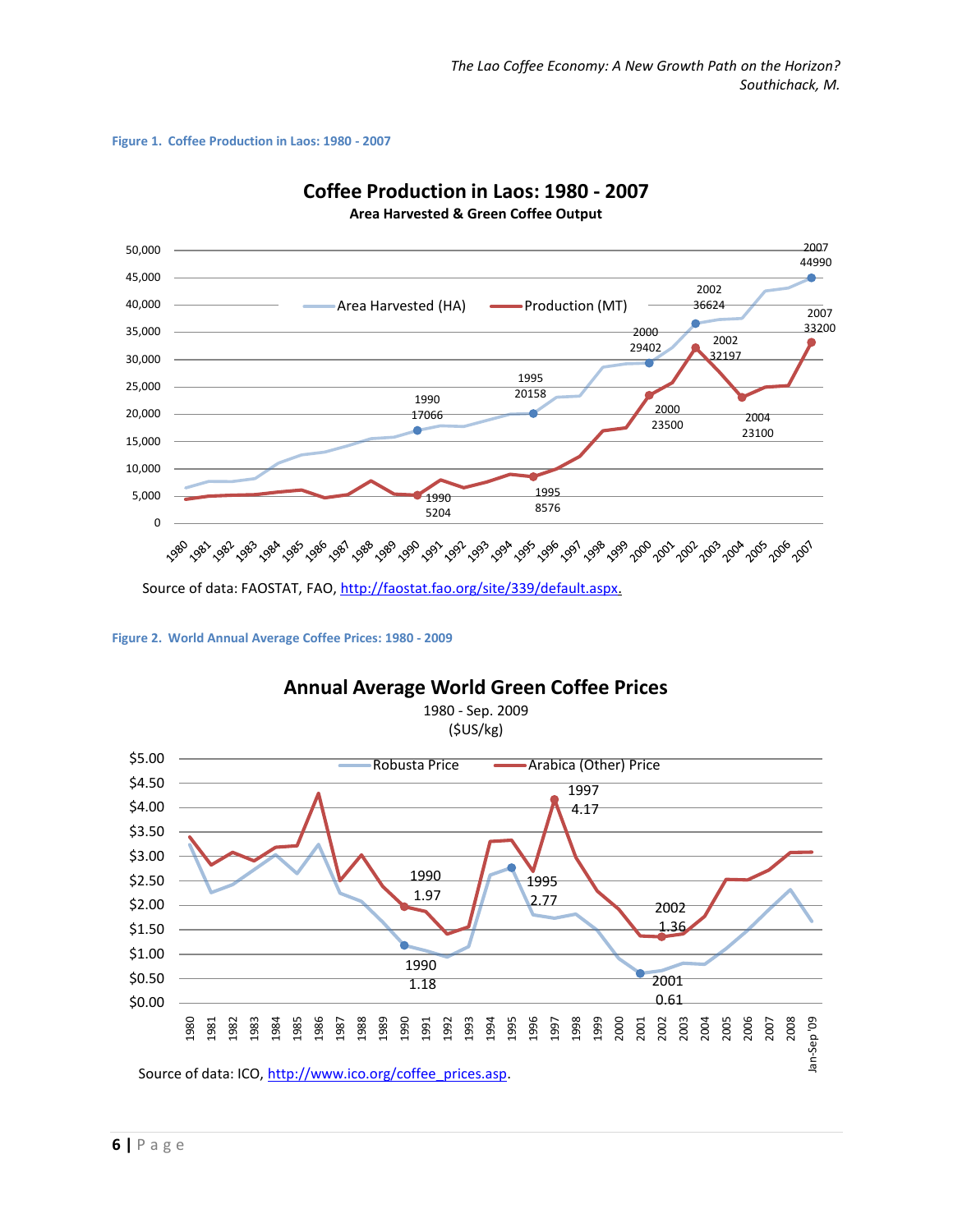Encouraged by the rising international price, private investment expanded and, as a result, the total production of green beans grew more than four folds within 10 years. By 2000, green bean total production grew to 23,500 tons and area harvested expanded to 29,402 hectares. However, the Robusta price started a series of decline after 1995, and it eventually crashed in 2000. In spite of that, production continued to grow and by 2002, one year after the Robusta annual average price bottomed at \$US0.61/kg (in 2001), total output reached 32,197 tons and harvested area expanded to 36,624 hectares.

Growth in the total farm output was not only as a result of land expansion. During this growth period, farm productivity was also growing rapidly. In 1990, green coffee bean output was 305 kilograms per hectare (kg/ha). By 2000, output per hectare increased to 799 kg, an increase of 162% over 10 years (Figure 3). Farm productivity continued to grow until 2002, when output per hectare reached 879 kg. However, such a high rate of growth in farm productivity is not unusual. It's because the output per hectare in 1990 was very low by any standard. In comparison, in that year Laos' coffee output per hectare was only 57% of the world's average (535 kg/ha) and 20% of Vietnam's average (1,487 kg/ha).

Sometime between 1999 and 2000, Laos' output per hectare surpassed the world's average (Figure 4). However, the price crash caused Laos' per hectare output to again drop below world's average in 2004 until 2007. Thus, despite the strong productivity growth in the 1990s, Laos' green coffee bean output per hectare in 2007 (738 kg/ha) was still less than 40% of Vietnam's (1,970 kg/ha). Vietnam is the second largest and one of the most productive coffee producers in the world. In 2008 and 2009, Laos' average output per hectare is expected to have surpassed the world average, but will remain less than half that of Vietnam. Nevertheless, with a growing interest in the Lao coffee industry from the international body like the FAO and international investors, more investments are being made in modern tools, machineries (mainly for milling), farming techniques, and in more productive variety which will raise output per hectare.

Despite the world coffee price crash in the early 2000s and output declined after 2002 through 2006, private investments continued to expand, as evident by the continual increase in the harvested land area (Figure 1). Foreign investments in coffee trade and farming have been growing especially since 2005, with most of them having been active in Laos only within the past three years. Foreign investments have led to a continual expansion in coffee farming and, as a result, harvested land area increased to 44,990 hectares by 2007. With more land area covered with coffee orchards and were ready to be harvested, a price resurgent in 2006 has led to a strong rebound in the 2007 production, when total output reached 33,200 tons, according to the FAO data. By 2008, the country's total output may have exceeded 36,000 tons.<sup>4</sup>

 $\overline{\phantom{a}}$ 

<sup>&</sup>lt;sup>4</sup> This rough estimate is based on production in the Champasack Province, where approximately 29,158 metric tons of green coffee beans, including 10,170 tons of the Arabica variety, were produced in 2008, according to the DAF-Champasack Province.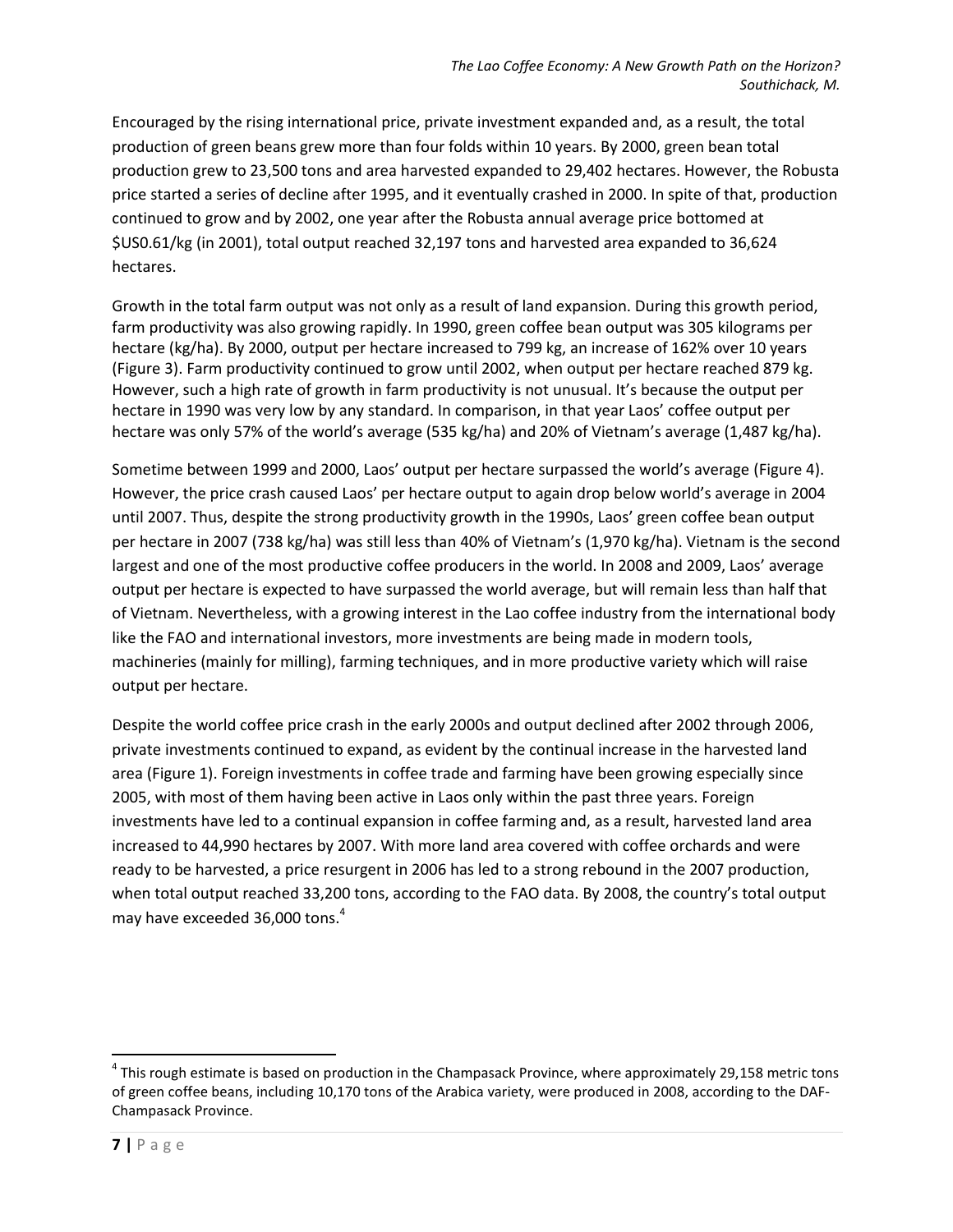



**Average Coffee Farm Productivity in Laos: 1990 - 2009**

Sources of data: FAOSTAT, FAO (1990 - 2007), http://faostat.fao.org/site/339/default.aspx; DAF-Champasack Province (2008).



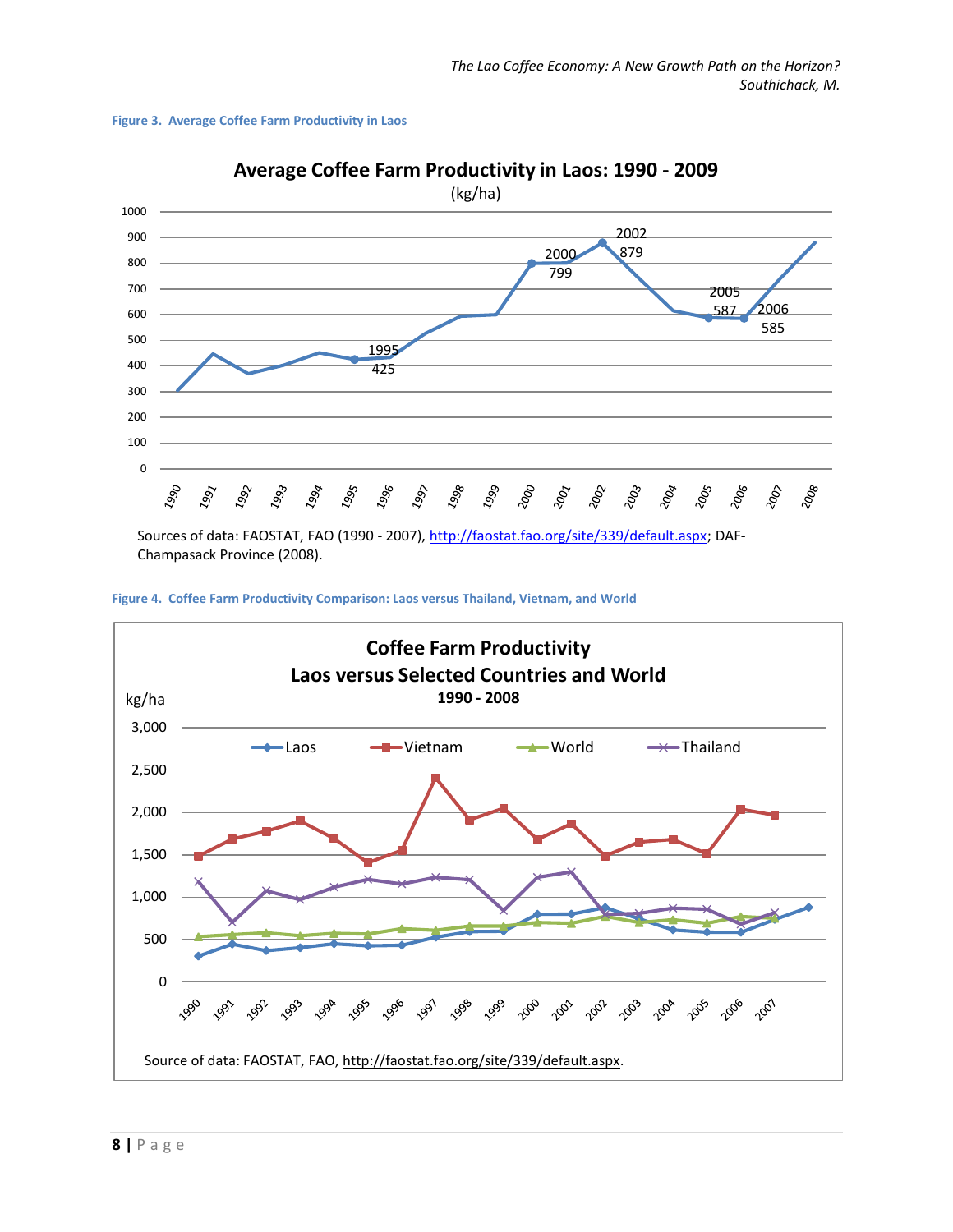## **World Price Crash and Its Impacts on Lao Coffee Industry (2000-04)**

Growth in coffee production between 1990 and 2000 was phenomenal, as discussed earlier. However, the expansion in the late 1990s and early 2000s was unfortunate. After reaching \$US2.77/kg in 1995, world price for Robusta dropped to \$US1.81/kg the next year. However, the price decline did not reach its critical point until 2000, when it dropped below \$US1.00/kg (Figure 5). The world price for Robusta was falling from an annual average of \$US1.49 in 1999 to \$US0.98/kg in April 2000, and to \$US0.67/kg by December that same year. Eventually, it bottomed at a monthly average price of \$US0.50/kg in January 2002. Then, price started to rise after that, but did not reach the \$US1.00/kg critical level until March 2005.

The world coffee price crash had significant adverse impacts on the Lao coffee industry, especially on farmers' livelihoods as a result of falling per hectare revenue to extremely low levels and increasing debts. The price crash had resulted in dramatic falls in farm revenue, which in turn led to farm productivity deterioration as farmers were discouraged by low prices, further worsening the farm revenue and farmers' ability to repay debts.



#### **Figure 5. Average Monthly International Coffee Prices**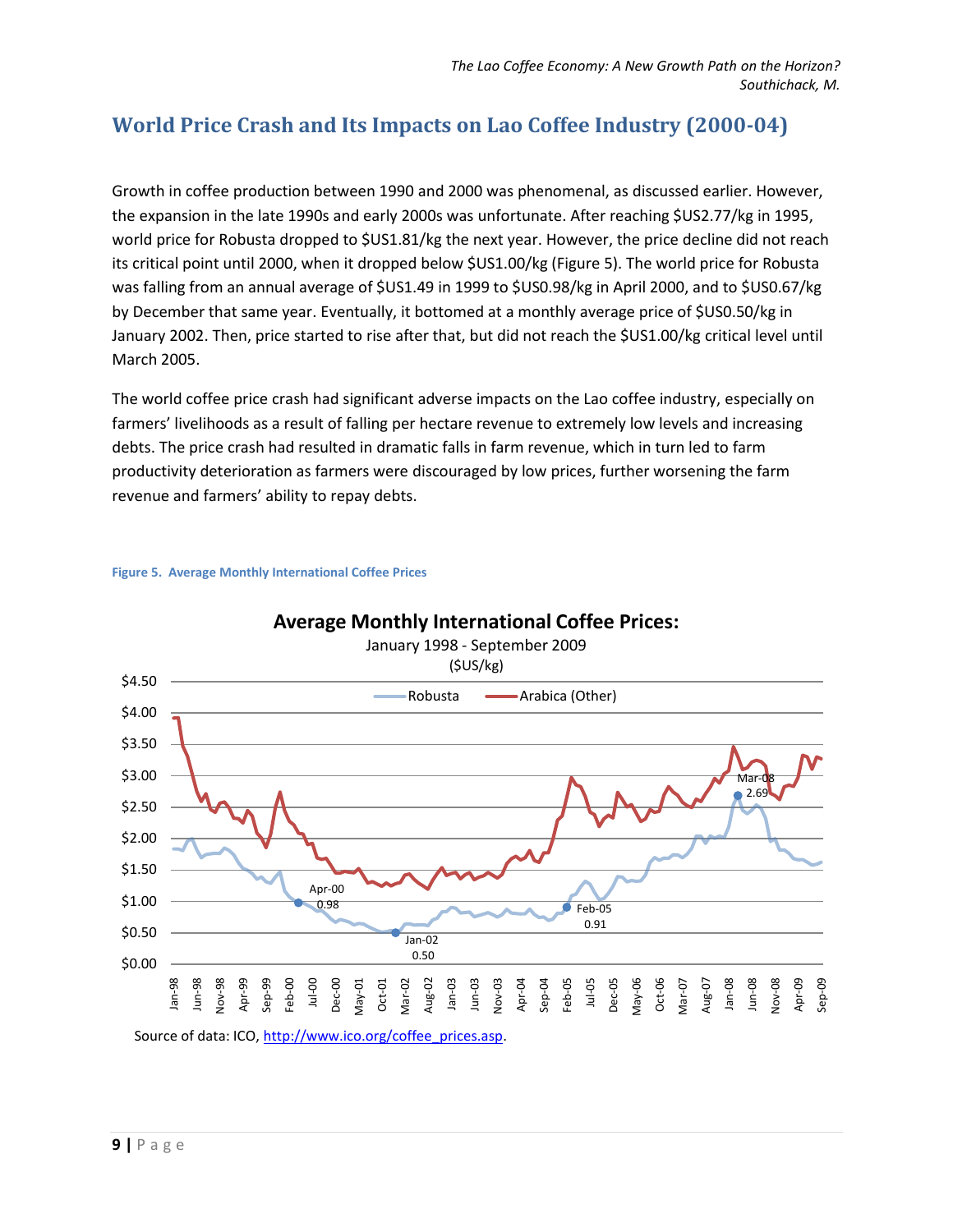



**Average per Hectare Revenue for Robusta Coffee Farm in Laos**

Notes: Graphs evaluated at various farmers' prices represent estimates of farmers' gross revenue/ha. Source of data: Author's calculation using ICO world price data, FAO production data, Anderssen's (2007) farm price for 2001, and 2008 average farm price calculated from survey data provided by a Lao coffee industry executive. The 2008-09 per hectare farm revenues are author's estimates based on Champasack's output.

The impact of the price crash on farm revenue is shown graphically in Figure 6, with one graph evaluated at the world price for Robusta, and the remaining graphs pegged at various percentages of the world price providing estimates for the actual per hectare revenue farmers received from the sale of green coffee beans. The world price is used as a benchmark for measuring farmers' revenues because Lao farmers normally received a price that was set at a certain percentage of the world price. As illustrated in Figure 6, the world price depression had resulted in farm revenue per hectare to drop significantly, from \$US672/ha in 1995 to \$US277/ha by 2001, valuated at 57% of the world annual average Robusta price for both years, despite the fact that output per hectare nearly doubled over this period. This was devastating for farmers because they had to sell nearly twice the amount of coffee they sold in 1995 to make only 41% of what they made from one hectare in 1995. An average farm produced 425 kg/ha in 1995, and by 2001, an average farm's output increased to 801kg/ha. (Figure 6 is further discussed under a section examining the impacts of foreign investments on farm revenue.)

Discouraged by low price, farmers redirected their time from attending to their coffee farms to other activities. Many left their farms nearly unattended after the 2002 harvest until 2005. As a consequence, crop yield suffered (Figure 3). Output per hectare dropped 15% between 2002 and 2003, from 879 kg/ha to 746 kg/ha, and to 615 kg/ha by 2004, causing the total production to decline from 32,197 tons (2002) to 23,100 tons (2004).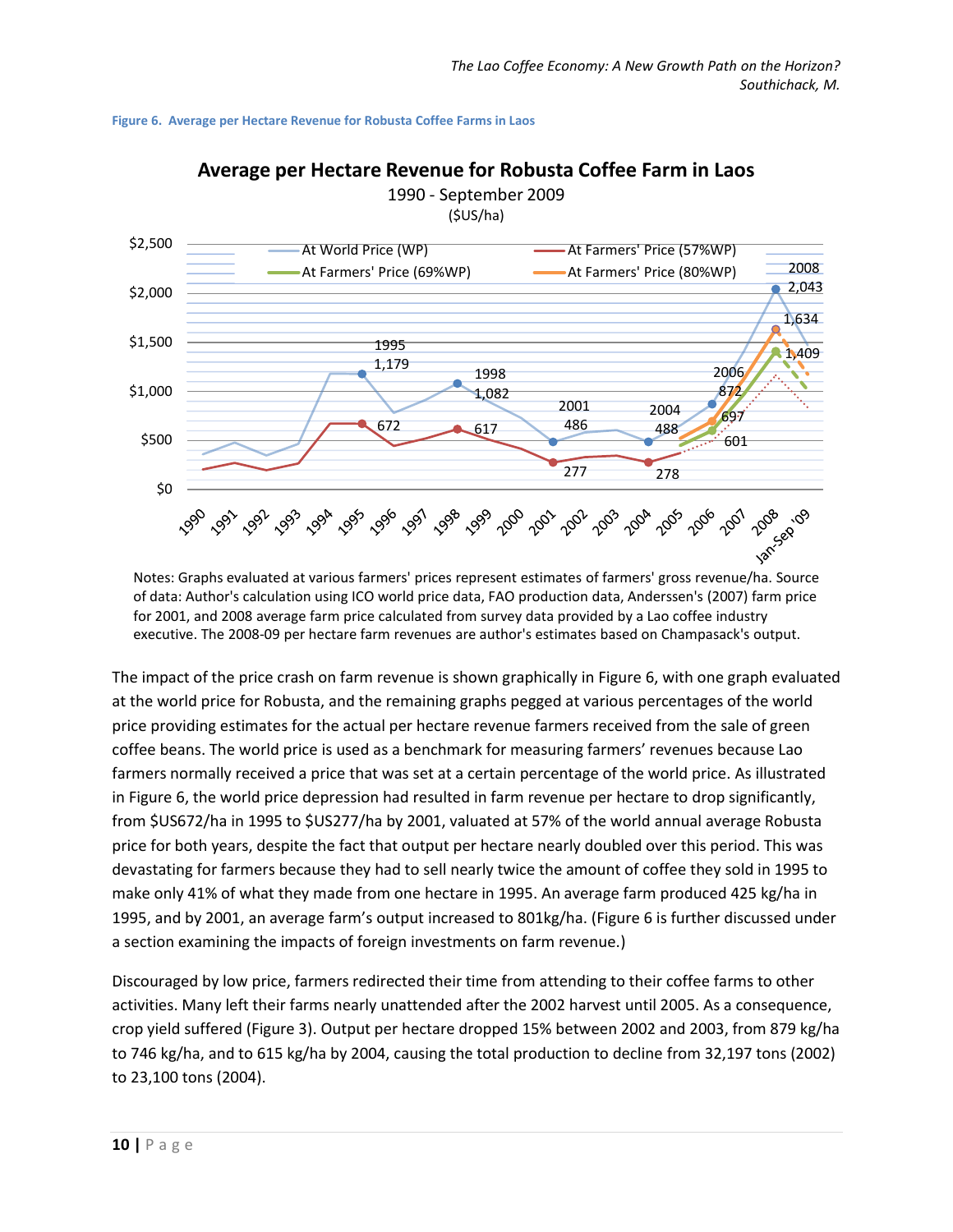The international Robusta price rebounded in 2005, to an annual average of \$US1.11/kg, reversing the decline in farm revenue. However, farm revenue remained quite low, at \$US373/ha (valuated at 57% of the world annual average Robusta price). Despite the price increase in 2005, output per hectare continued to drop until 2006 (to 585 kg/ha). Finally, encouraged by the price increase to \$US1.49/kg in 2006, with a better care for the coffee orchards, output per hectare climbed to 738 kg/ha in 2007. This has led to a strong rebound in total production to 33,200 tons in that year, when the annual average price for Robusta increased to \$US1.91/kg. The annual average price continued to rise up to \$US2.32/kg in 2008.

The price crash has caused a considerable setback to farmers' livelihood, particularly between 2000 and 2006, as discussed earlier on falling farm revenue, and especially for those who have just entered into the coffee farming business with borrowed funds. The Agricultural Promotion Bank-Champasack Province Branch, following the government's agricultural policy, had released a sizeable amount of loans to boost coffee farm expansion in the late 1990s, approximately \$US2.1 million, which resulted in a substantial increase in land area under coffee.<sup>5</sup> Between 2000 and 2005, coffee harvested land area expanded from 29,402 hectares to 42,580 hectares, a 45% increase within five years. However, the credit expansion to coffee farming took place when the world coffee prices were at their lowest levels, an unfortunate timing. As a result, the APB faced more than 90% non-performing loans issued for coffee farming during that period.

#### **Entries by Foreign-Owned Firms and Their Impacts**

Currently, there are seven foreign-owned firms active in the coffee business linking directly to coffee farms in Laos. Most of them have formally been in operation in the country within the past three to five years. Four of the seven firms now operate farms, with one firm from each of the following countries: China, Singapore, Vietnam, and Thailand. Farms operated by foreign-owned firms are relatively large, with more than 100 hectares in current operation and planned planting of up to several thousands of hectares. Two US-based firms and a Vietnam-based firm currently are operating green coffee beans processing facilities for export, and some of these firms may enter into farm operation within several years.

Foreign investments could bring a number of benefits to small farmers and the industry as a whole. Among them include an access to the international market and capital injections for investment on essential farm infrastructures, modern processing facilities, machineries, tools and equipment. Foreign investments could also offer small farmers a relatively high price for coffee beans, revolving funds for use during the pre-harvest and harvesting seasons, and modern farm techniques and technologies for productivity and bean quality improvement.

 $\overline{a}$ 

<sup>&</sup>lt;sup>5</sup> The Agricultural Promotion Bank – Paksong District Branch, Champasack Province, released 11 billion kip between 1998 and 1999, according to Thawaensimphet et al. (2003). This is equivalent to approximately \$US2.115 million, at the average of year-average exchange rates of 3,298kip/\$US1.0 (1998 average) and 7,102kip/\$US1.0 (1999 average).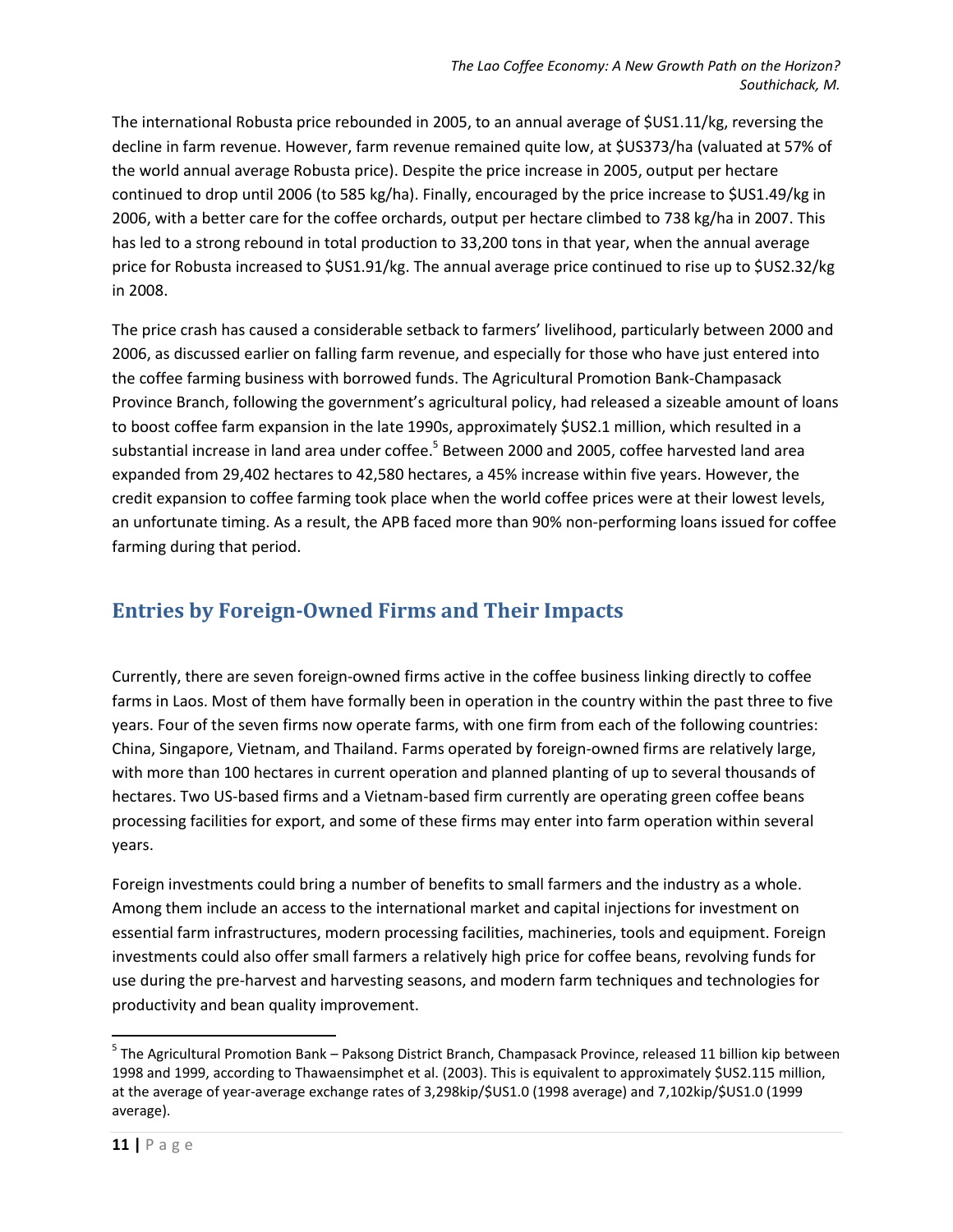What impacts have been made and likely will be created in the future by foreign investments in the Lao coffee industry?

**Access to the market abroad:** Foreign-owned firms' most important initial contribution is their role in expanding export potentials for Lao coffees, paving the way for further growth. Foreign-owned firms entering into the Lao coffee industry normally already have market networks, experience, know-how, and resources needed for getting coffees to buyers abroad. Firms with coffee business experience in developed economies, where most coffees of the world are consumed by consumers of diverse tastes, do not only have market networks already in place, they understand the market demand and the relationship between bean qualities and prices.

**Know-how and capital injection:** With the understanding of market demand, foreign-invested firms would know which critical infrastructures, machineries and equipment that are needed to be invested in Laos in order to obtain the required quantity and quality of supply for success in the market abroad. With that, foreign-invested firms have access to the required capital for developing processing and storage facilities and for purchasing modern equipment, machineries, and other farm inputs needed for raising productivity and bean quality. Accompanying the capital injection, foreign-invested firms possess the know-how and can acquire the necessary expertise deemed essential for improving the efficiency in farming, harvesting and storage, and for processing and value creation.

The expression of interest by foreign investors and their entries into the Lao coffee business have created enthusiasm among government officials and local farmers alike, leading to a rapid expansion in coffee farming as evident in the continued expansion of area harvested over a ten-year period between 1997 and 2007. With the assistance of the Agricultural Promotion Bank's loan injections and investors' funds, area harvested nearly doubled over this period, expanding from 23,345 hectares to 44,990 hectares. Although this expansion took place during one of the worse times for coffee growers and traders, as the world price for Robusta begun its downward spiral in January 1999 and eventually dropped under \$US1.00/kg in April 2000 through February 2005, it has expanded the industry's total production capacity to a new level Laos has never achieved.

**Improved Farm revenue:** Recent entries by foreign-owned firms have also created a positive effect on price in favor of small farmers. Price data gathered from 10 local coffee buyers (for export markets), accounting for approximately 70-75% of the total supply, provided by an executive of a coffee processing/exporting company based in Champasack Province, revealed that coffee farmers received a better bargain in 2008 and 2009 than in 2001. Between March and May of 2009, farmers received between \$US1.18/kg and \$US1.35/kg for Robusta, valuated at an exchange rate of Kip 8,500/\$US1.00. This translates into 69%-80% of the average world price for Robusta during this three-month period. In 2008, the farmers' price as a percent of the world price was roughly the same as in early 2009. Back in 2001, farmers received a price that was in the neighborhood of 57% of the world price for Robusta and 67% for Arabica, according to Anderssen et al. (May 2007). The effect of the increase in farmers' price as a percent of the world price is illustrated in Figure 6, showing farmers' per hectare revenue, with the assumption that farmers' new, higher price as a percent of the world price took place in 2005. The 2008 farm revenue is estimated based on Champasack Province's production data provided by the DAF-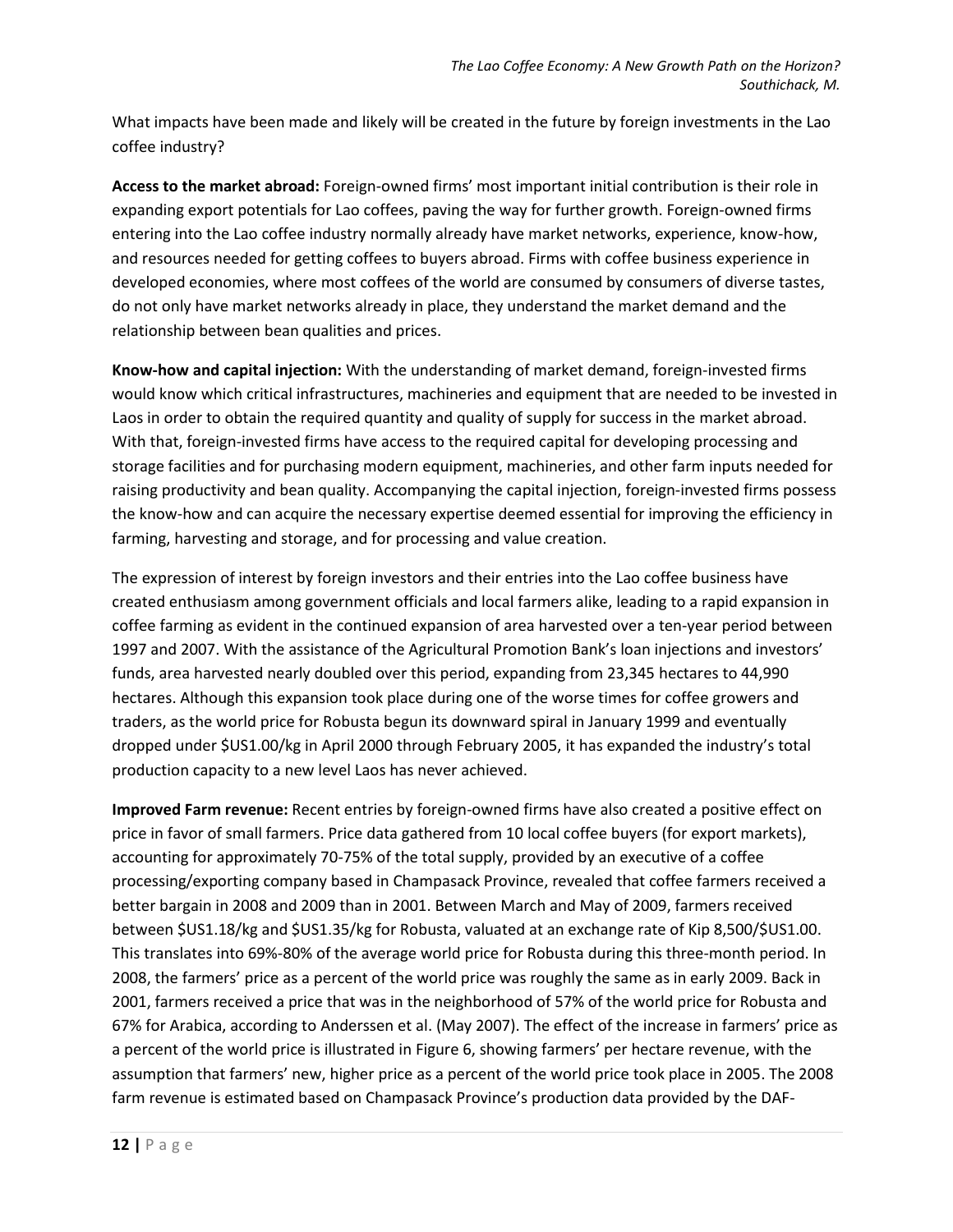Champasack. For 2009, the per hectare farm revenue is estimated based on the assumption that per hectare green bean output remained the same as for 2008. Thus, the steep drop in per hectare farm revenue in 2009 is a projection based purely on a falling world price for Robusta.

This relative price change in favor of farmers is attributable to possibly three factors:

- 1) Increased competition for Lao coffee beans for export;
- 2) Better bean quality; and
- 3) New entries with a niche market that can offer a higher price for better quality beans.

It is apparent that competition for Lao coffee beans for the export markets has been intensified as the number of both domestic- and foreign-owned coffee companies has grown, particularly in the past five years. The seven foreign-owned coffee farms and trading companies mentioned earlier have been in operation in Laos formally between one and five years. Thus, in the 1990s, there were fewer buyers competing for coffee from farmers for export than in 2008. Bean export quality today, although being described as "fair average quality", meaning bean quality is irregular and inconsistent, is in general much better than it was in the 1990s. With more foreign-invested firms directly involved in production and processing, investments in bean quality improvement have been made, and farmers are now made more aware about the relationship between coffee bean qualities and prices. The quality of Laos-grown coffee beans can also vary across individual exporters, as care, processing and sorting technology could vary across individual exporters. Beans with better quality normally can command a better price. This encourages an exporter that can process and sort bean qualities to offer a higher price for better quality beans as an incentive for farmers to take better care of their crops. In turns, it increases net revenue of the exporter. Another theory is that some relatively new foreign-owned firms are either subsidiaries or partners of larger coffee companies that roast and distribute the finished coffee products through their already established niche markets. The subsidiary or partnering firm thus functions as an agent to secure the desired raw materials for the roaster/distributor abroad. Such a firm is more likely to be able to offer farmers a higher price than average.

**Technological transfer:** Foreign investments also benefit small family farms through the transfer of productivity-enhancing farming techniques, new and improved genotypes and product quality improvement technology. Such transfers were either made directly or made possible by the foreigninvested firms with and without the assistance of the government and international aid agencies. It is in the interest of the foreign-invested firms to assist small family farms they have contracts with to improve the productivity and bean quality, since it increases net revenue. Greater productivity means more can be produced with the same amount of inputs, and higher product quality means better price. The transfer of farm technology and know-how can be accomplished in a variety of approaches. One commonly used approach for technological transfer is through a model farm that is under the control of the foreign-invested firm, which the firm also used as an assurance for securing a consistent supply of coffee beans of the desired quality. Since it is technically uneasy for an exporting firm to control the supply and coffee bean quality beyond their own processing plant (polishing and sorting beans of different grades), having their own farm operation is seen as a necessary means for maintaining the required quantity and quality of supply that can command a profitable price in the international market.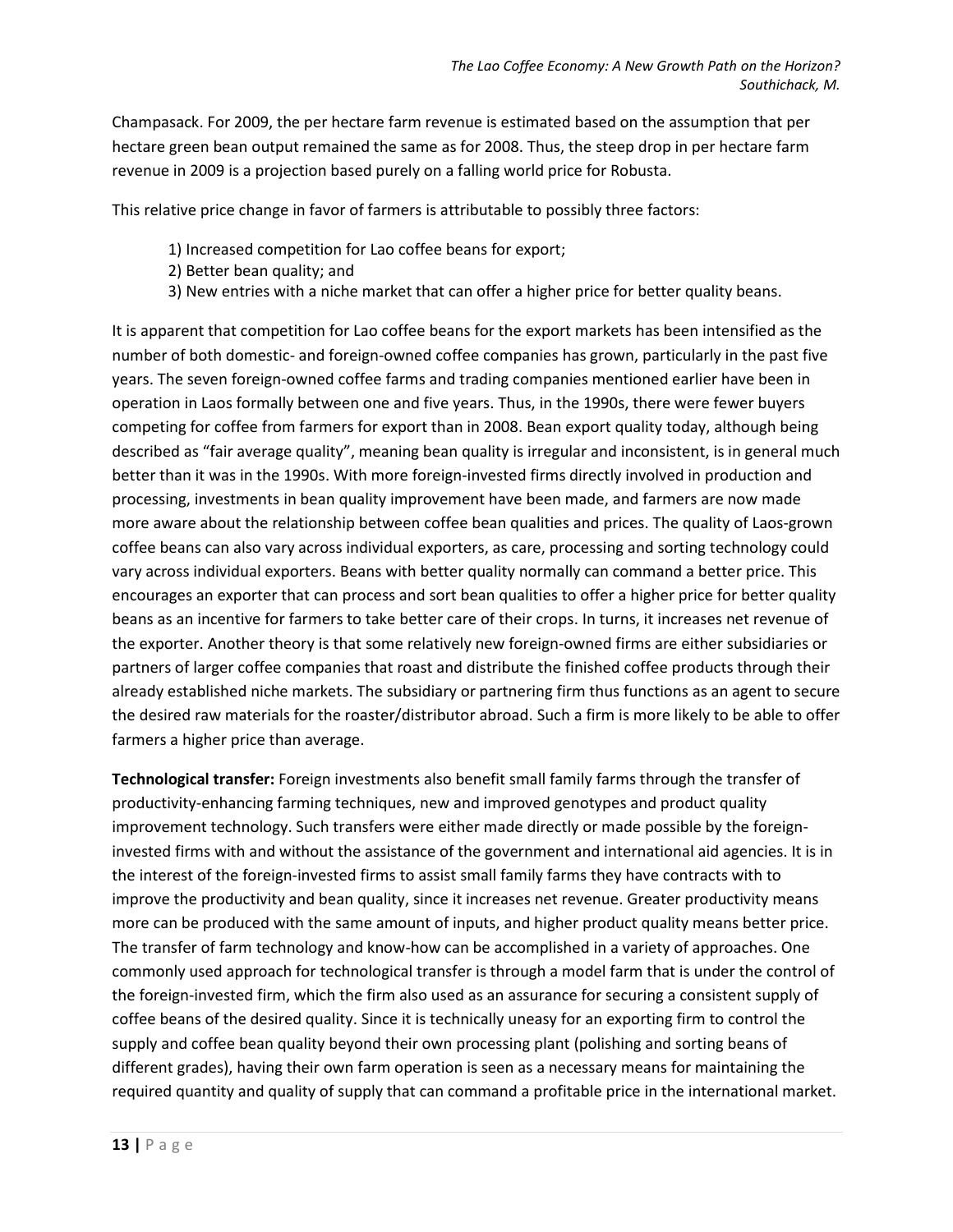The model farm, while providing the supply assurance, also served as a learning center, demonstration and training site for contracted small family farms on farming techniques to improve productivity and bean quality. Such an arrangement benefits both the foreign investors and small family farmers.

### **Contending Issues**

What are some of the problems, challenges, and concerns that exist in the industry today? Will the drive to attain higher output per hectare be achieved at the expense of the environment and the health and wellbeing of farm workers? As the industry continues to mature, will small-scaled family farms have a fair share of the additional benefits to be created? What can policy makers, development agencies, and socially-and-environmentally responsible private coffee business owners/executives do to lead the development of the Lao coffee industry towards growth with an economic-social-environmental balance?

**Low farm price and high exposure to world price fluctuation:** Although the average price Lao coffee farmers received has recently improved, it remained relatively low due mainly to quality issue. The increase in farm price was due to a combined result of growing number of exporters, both domesticowned and foreign-invested firms, improved bean quality, and niche market as discussed earlier. However, due to high exposure to the world's coffee commodity market, Lao coffee farmers are highly vulnerable to the extreme world price fluctuations.

The world price crash in the early 2000s, which has caused per hectare farm revenue to drop by 55% from \$US617/ha in 1998 to \$US278/ha in 2004 (valuated at 57% of the world Robusta price for both years), has provided a good lesson for the Lao coffee industry to evolve in order to mitigate the impacts of similar extreme price fluctuations in the future. The emerging brand and specialty coffee developments that add value to and diversify the markets for Lao-grown coffees although are parts of the natural maturing processes of the coffee industry, they are also evident of the evolving industry in response to the recent global events. The price crash was an urgent call for specialty coffee and brand developments. Farmers' vulnerability to the extreme world price fluctuations can be mitigated through an industry-wide quality improvement and specialty product development. This would also further improve the price farmers received. Specialty coffee and niche markets are to some degree isolated from the world commodity market conditions, thus providing some protection to farmers catering to these markets.

**Low per hectare output:** Coffee farms in Laos are in general still low in productivity, measured in terms of green bean output per hectare. In 2007, per hectare output of an average coffee farm in Laos (738 kg/ha) was only 37% of per hectare output of an average coffee farm in Vietnam (1,970 kg/ha). A doubling of an average Lao coffee farm's per hectare output would still raise its productivity to 74% of an average coffee farm in Vietnam. This should be achievable without sacrificing the environment and workers' wellbeing, and it would double the per hectare revenue for an average Lao farm at any given price. An extension program to help raise output per hectare would directly benefit smallholders.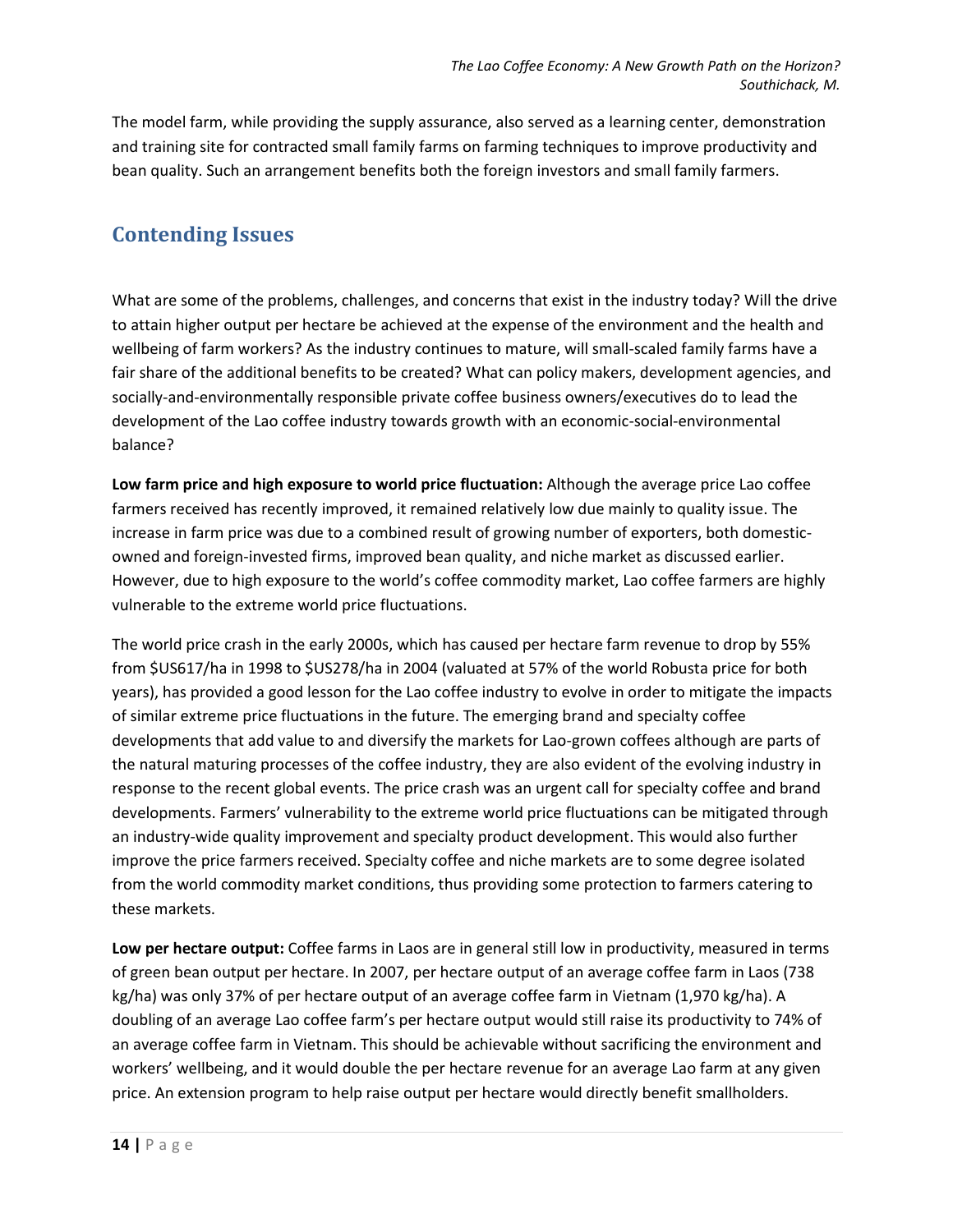**Farmers' high-cost loans:** There is a pattern of cash flow fluctuations among small farm households that requires many of them to borrow in order to meet family's spending needs during the cash-deficit periods. Institutional sources for credits farmers could access include the Agricultural Promotion Bank (APB), several micro-loans or revolving funds from foreign-assisted development projects operating in the area, and some government-sponsored mass organizations. Interest rates from these sources ranged from less than 1% to more than 3% per month (Microfinance Capacity Building and Research Project, 2007). However, except for the APB, which released a large amount of loans in the late 1990s for land expansion and new planting (discussed earlier), the availability of funds from the sources mentioned is very limited far less than demand. Short term loans from the APB, for the pre-harvest and harvesting seasons are also often too difficult for most farmers to access today. A few foreign-invested firms have provided micro-loans, at interest rates between 0.5% - 1.5% per month, to a small number of smallholders that have contract to sell coffee to them. Loans were used for the pre-harvest and harvesting seasons. The majority of small farmers do not have access to institutional loan sources at affordable interest rates. This has forced cash-starved farm households to borrow from black market private money lenders at interest rates between 5% and more than 12% per month. To avoid borrowing from the black market at high rates, cash-starved farmers would sell cherries (ripen coffees still on the orchard) at a whopping discounted price. This practice is common particularly for the very low-income farmers who have an immediate need for cash for the very simple matters such as food, children's school supplies, medical bills, etc. This financial situation is a barrier to improving the livelihood of poor small farmers.

To sustain growth with a distributive effect across households, a loan program devoted specifically for the coffee industry is needed, for two major areas: (a) farm loan and (b) small business loan for brand development. In addition to the clearly needed short-term (3-12 months) farm loans for smallholders, the long-term (36-60 months) small business loans for vertical integration will promote growth in the value-added activity and the specialty coffee development. A vertical integration is a consolidation of farming, processing, brand development, and marketing to the final consumers and place under one business entity. Given the growing trend and large number of smallholders, there is a window for an efficient loan program devoting to serving the coffee industry that can achieve long-term financial sustainability at an interest rate not greater than 1.25% per month, given that inflation rate is less than half of the loan interest rate.

**Organic certification:** There is also a growing interest in organic coffee certification and movements to promote biodiversity-friendly farming practices, backed by the government, UNDP and the FAO. Organic certification processes have started by a growers cooperative formed by a foreign-invested firm; several other large firms and the Lao Coffee Association are planning to develop organically certified coffees. Organic certification and biodiversity-friendly farming practices require producers to adopt environmentally-friendly production methods. It usually results in low output per hectare and high per unit cost of production relative to other available modern production methods that are less environmentally friendly. However, an organically certified product has a niche market of consumers who are willing to pay more for it. Nonetheless, marketing the organically certified product, which carries a higher price than the non-certified product, could be a challenge.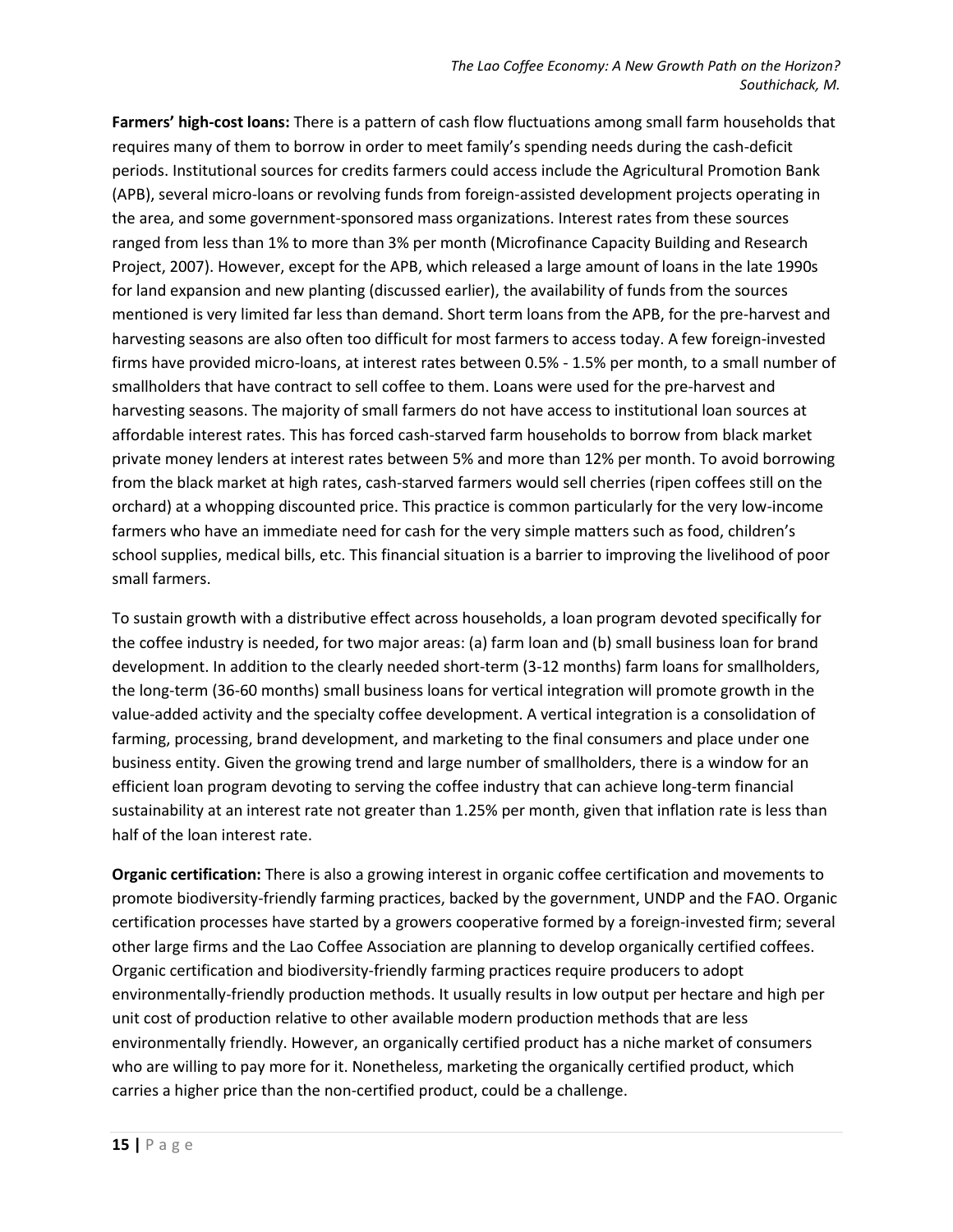Organic certification will benefit the Lao coffee industry not only from the higher price organic coffee commands, but also from the environmental benefits resulting from the adoption of environmentallyfriendly production methods. As the Lao coffee industry is gearing towards producing organically certified coffees, the need for developing a credible body serving the entire industry to certify organic coffees is imperative. Currently, organic certification processes are underway for some growers groups that have contracts with exporting firms promoting organic coffee. Without an organic certification body that serves all interested farmers in the entire industry, the organic certification will serve only a limited number of farmers.

**Coffee bean grade standardization:** The lack of coffee grade standardization, which goes with quality control, is one of the major reasons why Laos-grown coffees have relatively low prices. Although some exporting firms, especially those of foreign-invested, are investing in technology for sorting and separating coffee beans based on quality differences, most Laos-grown coffee bags today still contain beans of mixed qualities.

Similar to the organic certification, a coffee grade standardization program that allows any producer to participate on a voluntary basis will open the opportunity for all farms to take advantage of the market that offers a higher price for higher quality beans. With the lack of grade standardization program, only certain farms growing coffee for certain processing/trading companies will benefit from quality beans. Organic certification and bean grade standardization will increase the aggregate value of the coffee beans and which will directly benefit farmers. The development of a credible body to serve the entire industry for the bean quality standard control and grade certification is an essential step towards increasing income of smallholders.

**Small business program to promote brand development:** Coffee is a unique agricultural product in that, given today's available technology and the sophistication of coffee consumers, it allows a small farm to be fully, vertically integrated to maximize total revenue from their farm output. That is, a small farm is capable of integrating into the farm operation the processing and marketing of its coffee to the final consumers under its own brand. Given today's setting in the Lao coffee industry, smallholders who have good business ideas do not have the capability to carry out those ideas due to the lack of capital and certain basic business knowledge and skills that can be learnt. A small business program that assists small and mid-sized farms in brand development will enable some small family farms to vertically integrate coffee business operations and increase total revenue. (The minimum size of a farm defined as "small" needed to be financially and economically viable for vertical integration in Laos is not yet determined. More research is required.) Although only some small family farms will be able to take advantage of the program and succeed in brand development, the program will not only contribute to distributing growth across individual households, it will create an environment to foster faster specialty coffee development that will also gradually benefit all farmers from higher bean values.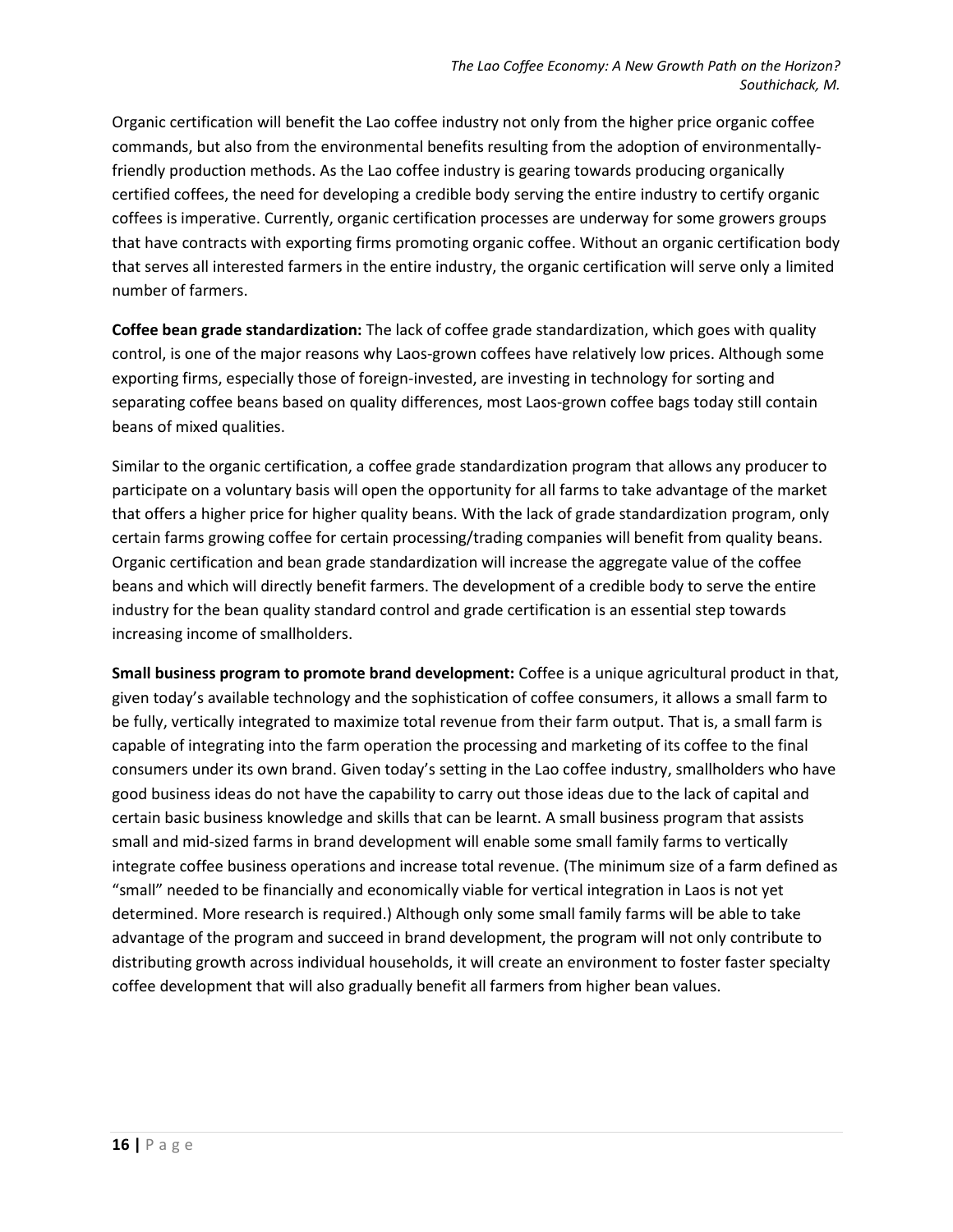## **Conclusion and Trend**

Boosted by government supports and inflows of resources from domestic and foreign private investments, the Lao coffee industry is on a path of growing farm output and Laos-grown brands, with an increasing share of the Arabica varieties. The increased awareness among coffee farmers of the availability of the disease-tolerant catimore Arabica variety, introduced by the FAO in 2004 with government support, and its relatively high yield and per unit bean value will lead to a continued expansion of the Arabica growing areas. This growth trend is driven by land expansion, growing yield, the need for value creation, and demand from the specialty coffee market.

Productivity will continue to grow because coffee production in Laos is still in general operated in the lower region of the coffee productivity frontier. In 2008 and 2009, Laos' average output per hectare is expected to have surpassed the world average, but will remain less than half that of Vietnam. Nevertheless, with a growing interest in the Lao coffee industry from the international body like the FAO and international investors, more investments are being made in modern tools, machineries (mainly for milling), farming techniques, and in more productive variety which will raise output per hectare.

As more brands are developed, as Lao-made specialty coffees expanded in the domestic market and can set hold in the market abroad, and as organic certification and biodiversity-friendly farm practices are propagated, the Lao coffee industry will increasingly evolve into a more complex and diversified one. There are four major areas that are essential for maintaining the growth momentum of the Lao coffee industry with distributive effect and in an environmentally friendly way. They, as briefly discussed above, include (1) an extension program to assist farmers to improve output per hectare; (2) a credible organic certification body; (3) a quality standard control program with a credible body for coffee grade certification; and (4) a coffee fund program serving particularly small family farms' short-term credit demand and for small business development, especially for processing, brand development and marketing.

**Notes on data problems:** The Department of Agriculture and Forestry (DAF) in coffee producing provinces collects and estimates coffee production data. Provincial Department of Commerce and Industry (DCI) is a government body that issues the required "certificate of origin" for coffees before they are exported, thus maintains export data. However, production and export data of Lao coffees often vary from one source to another. This is a result of the lack of a unified and effective data gathering and dissemination body for coffee and of taxes that encourage false reporting. Coffee farmers are taxed on land and on farm output, thus encouraging farmers to under report output (which could be part of the explanation for low per hectare output). Another common practice to avoid output tax is that farmers grow much of their coffee crops in unused state-owned land. Output from this part of coffee production normally was not reported. Farm output is taxed when a transaction is made and coffee is moved from its origin (district). Export is also taxed separately, which encouraged cross-border smuggling, mostly going to Vietnam. FAO export data for Lao coffees, which is obtained from Lao official